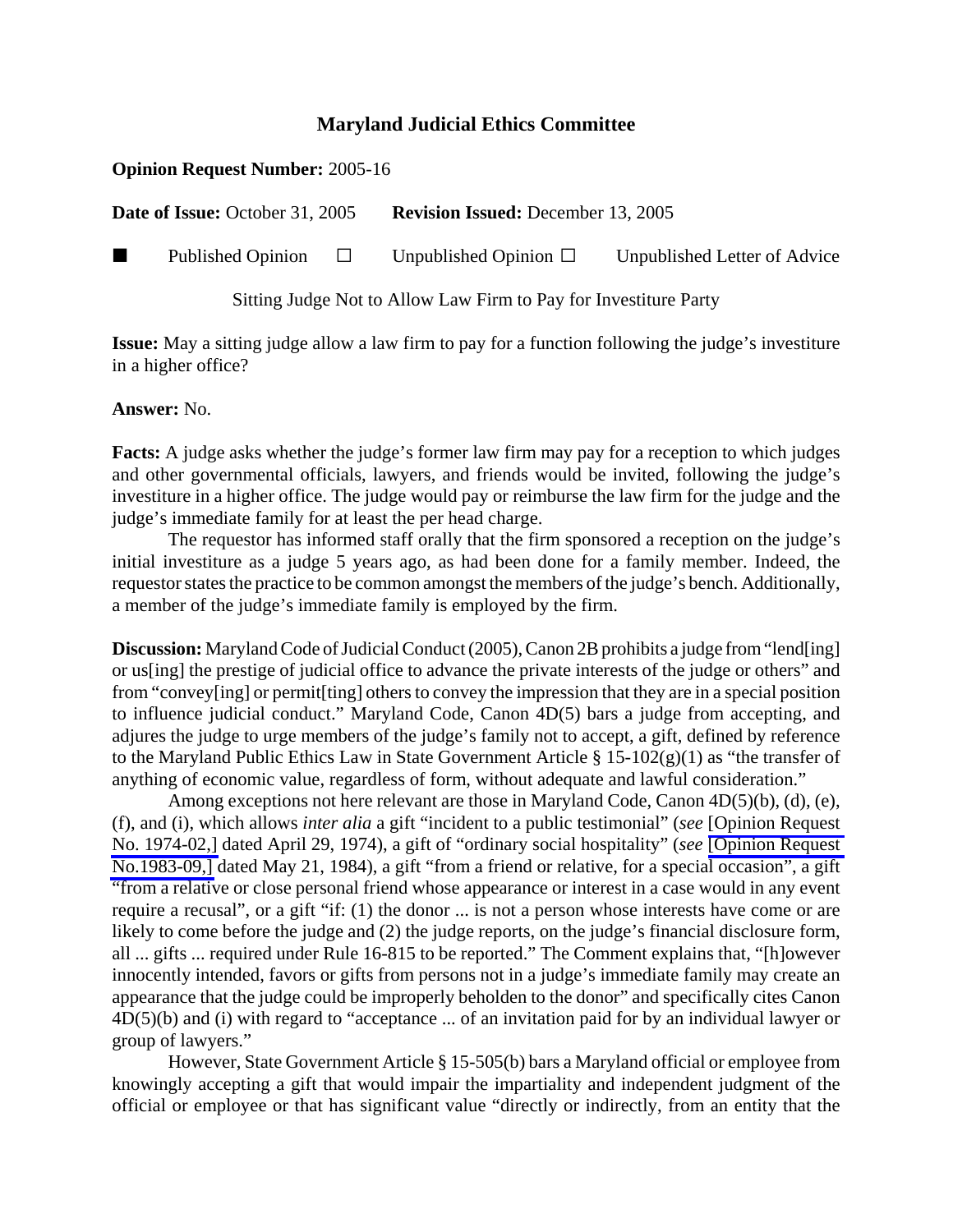## **Maryland Judicial Ethics Committee**

**Opinion Request Number:** 2005-16

**Date of Issue:** October 31, 2005 **Revision Issued:** December 13, 2005

Published Opinion  $\Box$  Unpublished Opinion  $\Box$  Unpublished Letter of Advice Page 2 of 3

official or employee knows or has reason to know: (1) does or seeks to do any business of any kind, regardless of amount, with the official's or employee's governmental unit; ... (3) has a financial interest that may be affected substantially and materially, in a manner distinguishable from the public generally, by the performance or nonperformance of the official's or employee's official duties".

Relying on proscription against acceptance of "anything of value" in Michigan Canon 7C(2), Op. No. JI-60 provided that "donations towards the costs of an investiture celebration may not be accepted.

On the other hand, Opinion No. 98 of the federal Committee on Codes of Conduct reads, in part, as follows:

One common benefit offered to new judges is an offer by a private entity either to sponsor or to contribute to a reception in honor of the judge's investiture. Whether a judge may properly accept such an offer depends in part on the identity of the proposed donor and its relationship to the judge. If the donor or sponsor is a former law firm, corporate employer, business client, or colleagues, the [federal] gift regulations recognize that such an offer may properly be accepted as a gift from a friend on a special occasion, if the gift is fairly commensurate with the occasion and the relationship. It may also be accepted as a gift incident to a public testimonial. In addition, to the extent the judge plans to recuse for a period of time following appointment from cases in which the former employer, client, or colleagues appear the judge will not be taking any official action affecting the donors and no appearance of impropriety should be created.

Florida Opinion No. 99-3 and Illinois Op. 01-11 seem to be in accord, with the former assuming the need for recusal but the latter urging consideration of the motivation of the law firm, the future relationship, if any, between judge and firm, the magnitude of the function, and the nature of those invited. Washington Op. 95-05 is in accord.

The weight of opinions seems to prevail against an outright proscription against such sponsorship of a reception. However, the Committee believes that the statutory proscription, as well as the factors in this particular instance, mitigate against knowingly accepting a gift from the law firm. This is a sitting judge who has not been associated with the former firm for 5 years. The occasion for recusal is minimal, although sufficient relationship between the judge and immediate family members and the law firm already exists to raise the question of a special relationship. Such may explain the motivation of the firm in offering to pay for a reception but compounds the possibility that an appearance of impropriety is being generated. Additionally, the passage of time heightens the apprehension that the prestige of office of a sitting judge is being used in the firm's inviting judges and other governmental officials and lawyers, rather than, for example, anonymously contributing to the event.

**Application:** The Judicial Ethics Committee cautions that this opinion/letter of advice is applicable only prospectively and only to the conduct of the requestor described in this opinion/letter of advice,